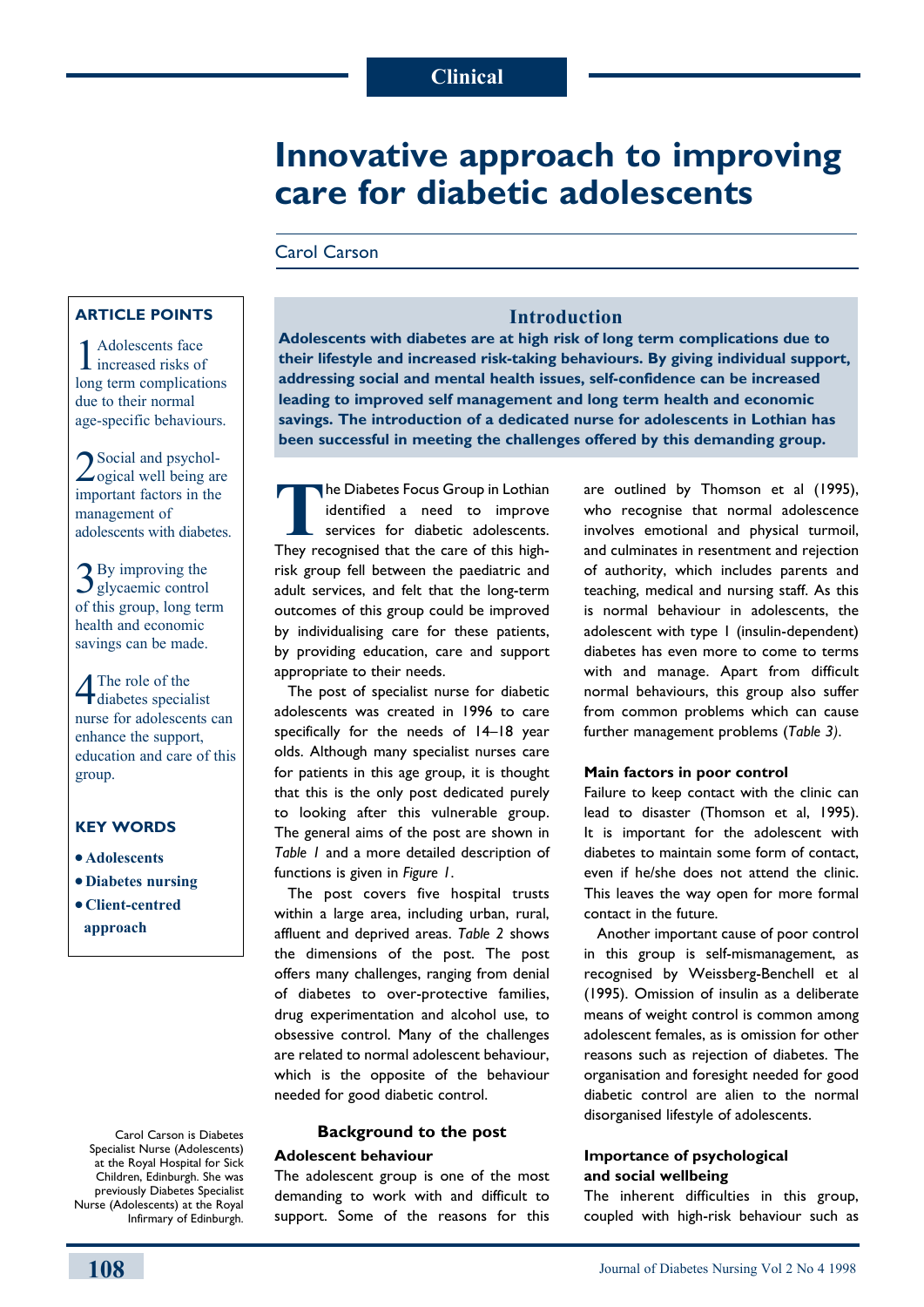smoking, drinking alcohol to excess and taking drugs, indulged in by many, results in chronic, poor glycaemic control. Hentinen and Kyngas (1996) advocate giving more attention to adolescents as individuals, and adopting a client-centred approach to care and education. If patients are involved in planning their care they are more likely to keep to agreed plans.

Nichols (1996) recognises that the psychological wellbeing of clients maximises their potential to benefit from care, support and education. Without support, the potential of an individual may not be fully realised, and self-care will deteriorate. Fosbury et al (1996) stress the importance of psychological care, while Gardner (1997) recognises that both social and psychological wellbeing are important. It is therefore essential to address the mental and social health of patients, offer them appropriate support and refer them on to other agencies, if necessary, for the support they need.

Psychological wellbeing cannot usually exist without social wellbeing — without them we cannot expect optimum selfcare, motivation, compliance or attendance. There is a high clinic default rate within this group. Sufficient time must be taken with individual clients to carry out a holistic assessment. Care and education plans must be negotiated with individuals to set achievable targets for the individual, and must be offered in an acceptable manner.

With this client-centred approach, individuals can achieve their goals at their own pace; their responsibility and self-confidence increase as the sense of failure and guilt that accompanies poor control is reduced.

#### **Potential health and economic savings**

The British Paediatric Association Working Party (1990) reviewed some of the literature from the previous 20 years on the prognosis of young diabetics. The findings are shown in *Table 4*. This review emphasised the appalling outcomes for this group and the undeniable need to improve them.

There are great potential savings to be made, in terms of health and quality of life, for this client group, as well as savings from the costs of treatment and resources required for their future care. The Diabetes Control and Complications Trial (DCCT Research

#### **Table 1. General aims of the post**

- $\bullet$  To develop services for this group, focusing on specific educational needs
- $\bullet$  To implement seamless service from childhood to adulthood
- $\bullet$  To maximise the enjoyment of this stage of life
- $\bullet$  To reduce dangerous practices of this client group
- $\bullet$  To reduce long-term complications
- To enable clients to live longer and healthier lives

**A.** To identify all patients with type 1 (insulin-dependent) diabetes between the ages of 13 and 18 years in Lothian

**B.** To select the most suitable adolescent clinic for these patients and to arrange transfer at appropriate times

**C.** To identify the 'at-risk' patient, i.e. those with chronically poor glycaemic control, those with evidence of early microvascular disease and those who have defaulted from specialist supervision

**D.** To reintroduce defaulters to an appropriate adolescent clinic

**E.** To focus on the particular needs of adolescent clients with type 1 diabetes with particular reference to:

 **(i)** Changing from a paediatric to an adolescent and subsequently to an adult clinic, stressing the need for the individual's commitment to his/ her diabetes and no longer relying on parental input, to establish the need for diabetes re-education on an individual basis

 **(ii)** Problems relating to management of diabetes in adolescence, e.g. leaving school, starting a job, commencing higher education, sport, cigarette smoking, family planning, exposure to drugs, driving, life insurance and other insurance

 **(iii)** Further liaison with other professionals who have contact with adolescents with type 1 diabetes, for example:

- **Diabetes Specialist Nurses**
- School and college teachers
- **Family planning staff**
- **e** Practice nurses

*Figure 1. Aims of the position and role of the post-holder.*

Group, 1994) advocates investment in the adolescent group to reduce these costs and suffering. Many of the costs are hidden: examples include personal, emotional and social costs, costs incurred through absences from work, costs to the benefits system, and costs to carers, family and friends.

The DCCT Research group (1993) linked improved diabetic control with a reduction in long-term side-effects. The trial emphasised the importance of good glycaemic control in delaying the onset of microvascular disease and reducing its incidence in people with diabetes. The trial also proved that intensive support of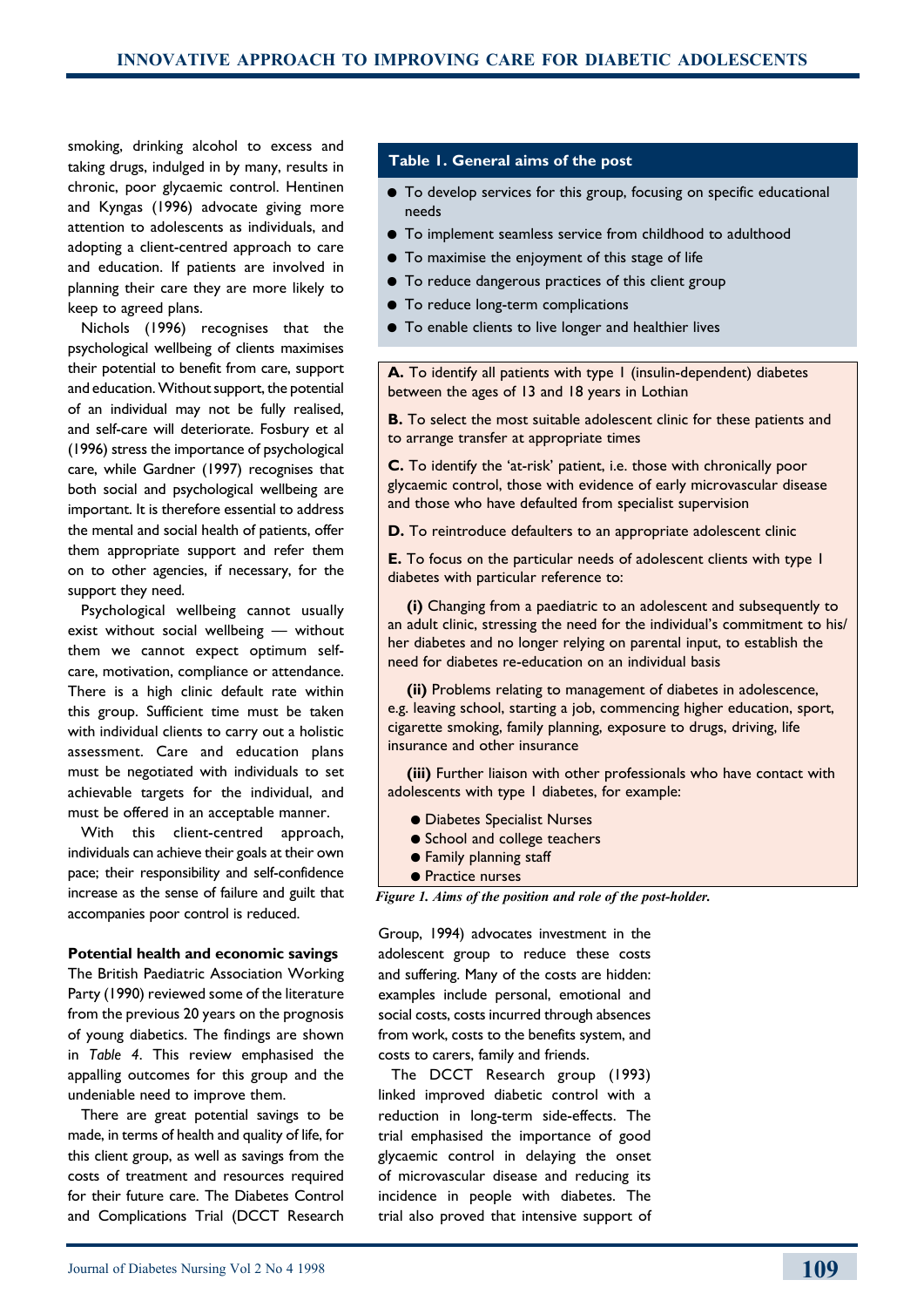#### **Table 2. Dimensions of the post**

- **•** Across five hospital trusts
- **Working with eight consultants**
- $\bullet$  Area of 1.753 km<sup>2</sup>
- Population of 724,000
- **•** Approximately 150 adolescents with diabetes
- **Annual turnover of 20%**
- **One weekly clinic**
- One monthly clinic
- **Two 3-monthly clinics**
- 95% of contact in the community (apart from clinics)
- 98% of contact outside school or client's work hour

*Publisher's note: This image is not available in the online version.* 

*Figure 2. The annual Firbush Project, funded by Novo Nordisk and attended this year by the author, allows health care professionals to educate adolescents about their diabetes in an informal environment.* 

# **Page points**

1 Staff have been<br>allowed to expand their skills and develop their services.

2 An improvement in glycaemic control, with a resultant reduction in the incidence of longterm complications, will have financial as well as personal benefits.

3The care of young<br>people with diabetes will be improved by the education of their parents, carers, teachers and social workers.

diabetics was effective in improving their overall control — increasing input equating with better outcomes.

## **Nursing achievements after 18 months in post**

All aims of the post (as described in *Table 1*) were met within the first 12 months of it being set up. Additional developments within each trust have been facilitated, which have not only benefited adolescents with diabetes, but also, by releasing staff, allowed individuals to develop their services and benefit other groups with diabetes.

This is particularly evident in paediatrics, where the number of under-5s being diagnosed with diabetes has increased dramatically in the Lothians; the nursing staff are now able to spend more time with the younger patients and their families.

Staff have also benefited by being able to develop their skills in other areas of diabetes care. The clinic sister in the diabetic outpatients department of the Royal Infirmary of Edinburgh found that her staff had more time for patient education after the post was established and the care of adolescents was taken over by the specialist nurse for adolescents. The post has been viewed with great interest by diabetes teams from other geographical areas.

With the incidence of type I diabetes in young people estimated to double every 20–30 years (Lothian Health, 1995), the need for specialist staff for this group is clear.

#### **Evaluation of the post**

The specific needs of adolescent diabetics have long been recognised. The creation of this post has, in a short period, improved the quality of care provided to this group in Lothian. An improvement in glycaemic control, with a resultant reduction in the incidence of long-term complications, will have financial as well as personal benefits.

It is inappropriate to use conventional measurements of clinical outcome so early in this project. However, certain outcome indicators suggest early success — increased contact with the diabetes clinic, identification and follow-up of chronic defaulters, identification and contact with those who were lost to the service, the reduction in glycated haemoglobin ( $HbA_{1c}$ ) of those with intensive input, the increased uptake of diabetes and specific health education along with psychological and nursing support, uptake of client-led care and the use of holistic assessments.

### **Indirect benefits**

The education of carers, including parents, school staff, social work staff and staff from voluntary organisations, will also improve the care of young people with diabetes, as will the improved coordination of services and communication within the diabetes teams. The long-term outcomes of educating carers in the community have not been formally assessed, but the uptake of education has been high. In many cases there is an enthusiasm to learn more about diabetes and great relief has been expressed, particularly by teachers, when the mystique of diabetes has been removed. It has helped teachers to understand the needs of their diabetic pupils and has reduced absences